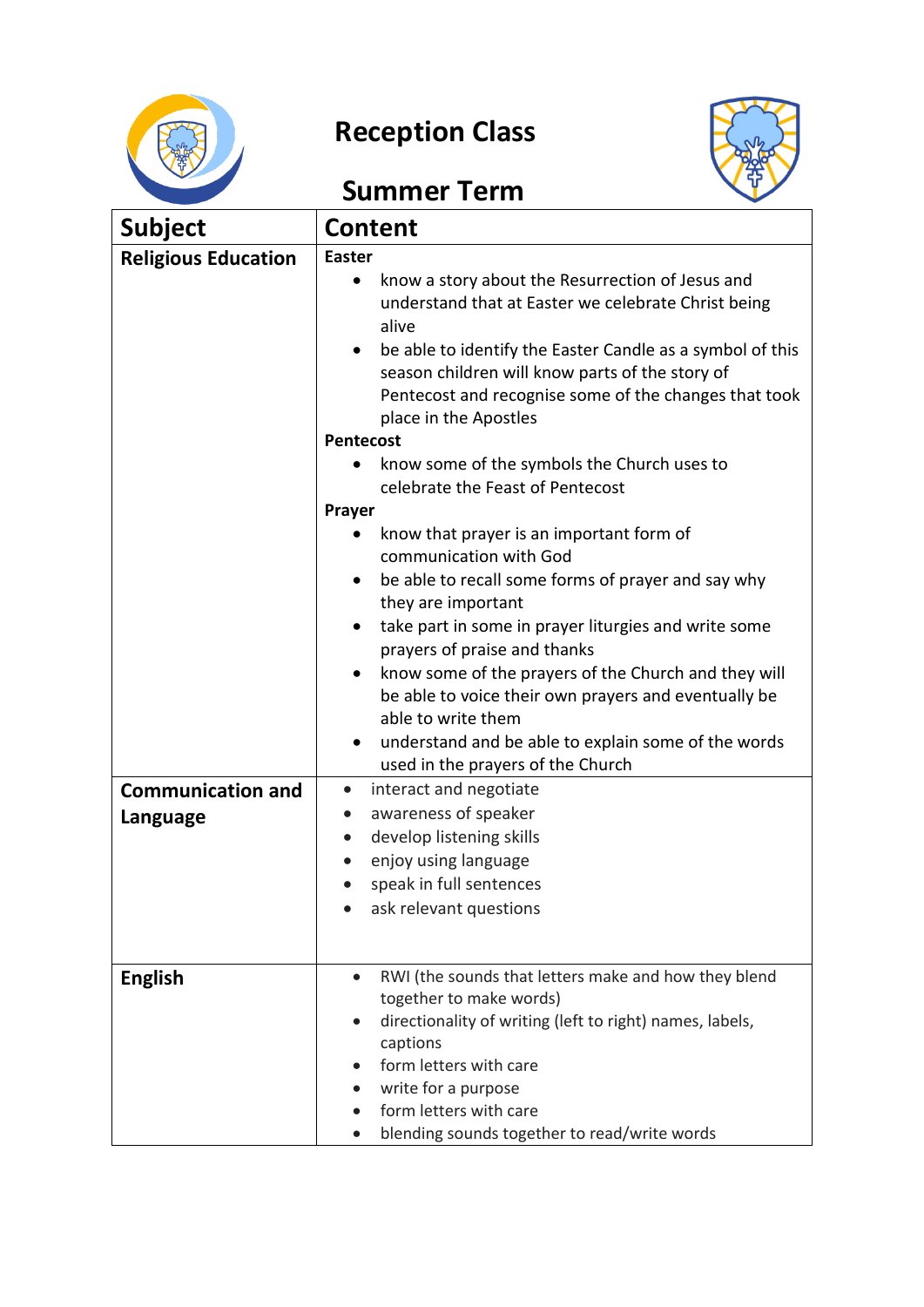|                                      | read simple words/sentences and talk about what they<br>$\bullet$                                                                                                                                                                                                                                                                                                                                                                                                                                                                                                                                                                                                                                                                                                                                                                                                                                                                |
|--------------------------------------|----------------------------------------------------------------------------------------------------------------------------------------------------------------------------------------------------------------------------------------------------------------------------------------------------------------------------------------------------------------------------------------------------------------------------------------------------------------------------------------------------------------------------------------------------------------------------------------------------------------------------------------------------------------------------------------------------------------------------------------------------------------------------------------------------------------------------------------------------------------------------------------------------------------------------------|
|                                      | have read with understanding                                                                                                                                                                                                                                                                                                                                                                                                                                                                                                                                                                                                                                                                                                                                                                                                                                                                                                     |
| <b>Mathematics</b>                   | Count object, actions and sounds<br>$\bullet$<br>Subitise<br>Link the numbers symbols (numerals) with its cardinal<br>number value<br>Count beyond<br>Compare numbers<br>$\bullet$<br>Understand the 'one more/one less than' relationship<br>$\bullet$<br>between consecutive numbers<br>Explore the composition of numbers of 10<br>$\bullet$<br>Automatically recall number bonds for numbers 0-5 and<br>some to 10<br>Select, rotate and manipulate shapes to develop spatial<br>$\bullet$<br>reasoning skills.<br>Compose and decompose shapes so that children<br>$\bullet$<br>recognise a shape can have other shapes within in it, just<br>as numbers can<br>Continue, copy and create repeating patterns<br>$\bullet$<br>Compare length, weight and capacity<br>$\bullet$                                                                                                                                               |
| <b>Understanding the</b><br>World    | Talk about members if their immediate family and<br>$\bullet$<br>community<br>Name and describe people who are familiar to them<br>$\bullet$<br>Comment on images of familiar situations in the past.<br>$\bullet$<br>Compare and contrast characters from stories, including<br>figures from the past<br>Draw information from a simple map<br>Understand that some places are special to members of<br>their community<br>Recognise that people have different beliefs and<br>celebrate different times in different ways<br>Recognise similarities and differences between life in this<br>$\bullet$<br>country and life in other countries<br>Explore the natural world around them<br>$\bullet$<br>Describe what they see, hear and feel whilst outside<br>Recognise some environments that are different to the<br>one in which they live<br>Understand the effect of changing seasons on the natural<br>world around them |
| <b>Expressive Arts and</b><br>Design | Explore, use and refine a variety of artistic effects to<br>$\bullet$<br>express their ideas and feelings.<br>Return to and build on their previous learning, refining<br>ideas and developing their ability to represent them<br>Create collaboratively, sharing resources and skills                                                                                                                                                                                                                                                                                                                                                                                                                                                                                                                                                                                                                                           |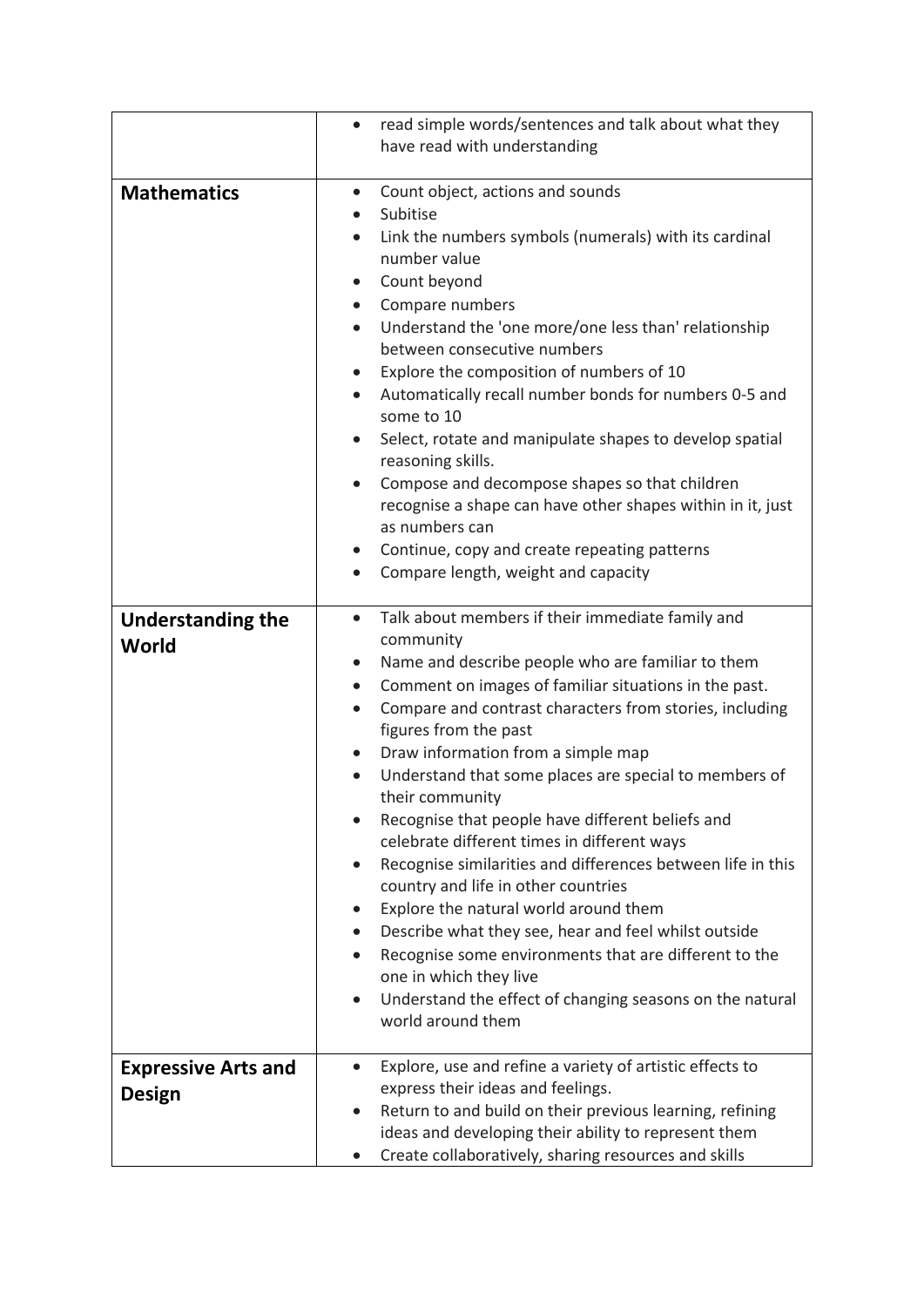|                                                                                         | Losten attentively, move to and talk about music,<br>$\bullet$<br>expressing their feelings and responses<br>Watch and talk about dance and performance art,<br>$\bullet$<br>expressing their feelings and responses<br>Sing in a group or on their owm, increasingly matching the<br>$\bullet$<br>pitch and following the melody<br>Develop storylines in their pretend play<br>Explore and engage in music making and dance,<br>performing solo or in a group |  |
|-----------------------------------------------------------------------------------------|-----------------------------------------------------------------------------------------------------------------------------------------------------------------------------------------------------------------------------------------------------------------------------------------------------------------------------------------------------------------------------------------------------------------------------------------------------------------|--|
| <b>Physical</b>                                                                         | Invasion                                                                                                                                                                                                                                                                                                                                                                                                                                                        |  |
| <b>Development</b>                                                                      | show an awareness of space<br>٠                                                                                                                                                                                                                                                                                                                                                                                                                                 |  |
|                                                                                         | throw a ball underarm<br>٠                                                                                                                                                                                                                                                                                                                                                                                                                                      |  |
|                                                                                         | roll a ball wards a target<br>٠                                                                                                                                                                                                                                                                                                                                                                                                                                 |  |
|                                                                                         | bounce a ball<br>٠                                                                                                                                                                                                                                                                                                                                                                                                                                              |  |
|                                                                                         | pass and receive a ball                                                                                                                                                                                                                                                                                                                                                                                                                                         |  |
|                                                                                         | <b>Athletics</b>                                                                                                                                                                                                                                                                                                                                                                                                                                                |  |
|                                                                                         | develop appropriate running technique<br>٠                                                                                                                                                                                                                                                                                                                                                                                                                      |  |
|                                                                                         | jump over different sized obstacles<br>٠                                                                                                                                                                                                                                                                                                                                                                                                                        |  |
|                                                                                         | throw wards a set target<br>٠                                                                                                                                                                                                                                                                                                                                                                                                                                   |  |
|                                                                                         | competently catch a ball or beanbag<br>٠                                                                                                                                                                                                                                                                                                                                                                                                                        |  |
| <b>Personal, Social and</b>                                                             | relationships/making friends<br>$\bullet$                                                                                                                                                                                                                                                                                                                                                                                                                       |  |
| <b>Emotional</b>                                                                        | follow rules                                                                                                                                                                                                                                                                                                                                                                                                                                                    |  |
| <b>Development</b>                                                                      | awareness of own and others needs<br>$\bullet$                                                                                                                                                                                                                                                                                                                                                                                                                  |  |
|                                                                                         | respect cultures<br>$\bullet$                                                                                                                                                                                                                                                                                                                                                                                                                                   |  |
|                                                                                         | treat people with respect<br>$\bullet$                                                                                                                                                                                                                                                                                                                                                                                                                          |  |
|                                                                                         | expect respect from others<br>$\bullet$                                                                                                                                                                                                                                                                                                                                                                                                                         |  |
|                                                                                         | Play independently and with focus for five minutes or<br>more.                                                                                                                                                                                                                                                                                                                                                                                                  |  |
| <b>Creative Curriculum</b>                                                              |                                                                                                                                                                                                                                                                                                                                                                                                                                                                 |  |
| We deliver the following subjects through whole school topics and they are collectively |                                                                                                                                                                                                                                                                                                                                                                                                                                                                 |  |

er the following subjects through whole school topics and they are collectively referred to as the Creative Curriculum: Art and Design, Design Technology, Geography, History and Music. **In Foundation Stage these subjects come under the headings** 

**"Understanding the World" and Expressive Arts and Design"**

Each term the whole school follow a topic theme incorporating many curriculum areas with a particular focus on one of the Creative Curriculum subjects.

(See Creative Curriculum Two Year Cycle)

| <b>Year A</b>                                 | <b>Year B</b>                           |
|-----------------------------------------------|-----------------------------------------|
| Summer 1- Sport and Leisure/                  | Summer 1- Our Wonderful World           |
| <b>Team work</b>                              | Main Focus: Music - Expressive Arts and |
| Main Focus: design Technology-                | Design-                                 |
| <b>Expressive Arts and Design-</b>            | <b>Exploring Tempo and Dynamics</b>     |
| Make a picture with moving parts.             | explore ways of playing                 |
| explore moving picture books and<br>$\bullet$ | instruments                             |
| talk about what they like                     |                                         |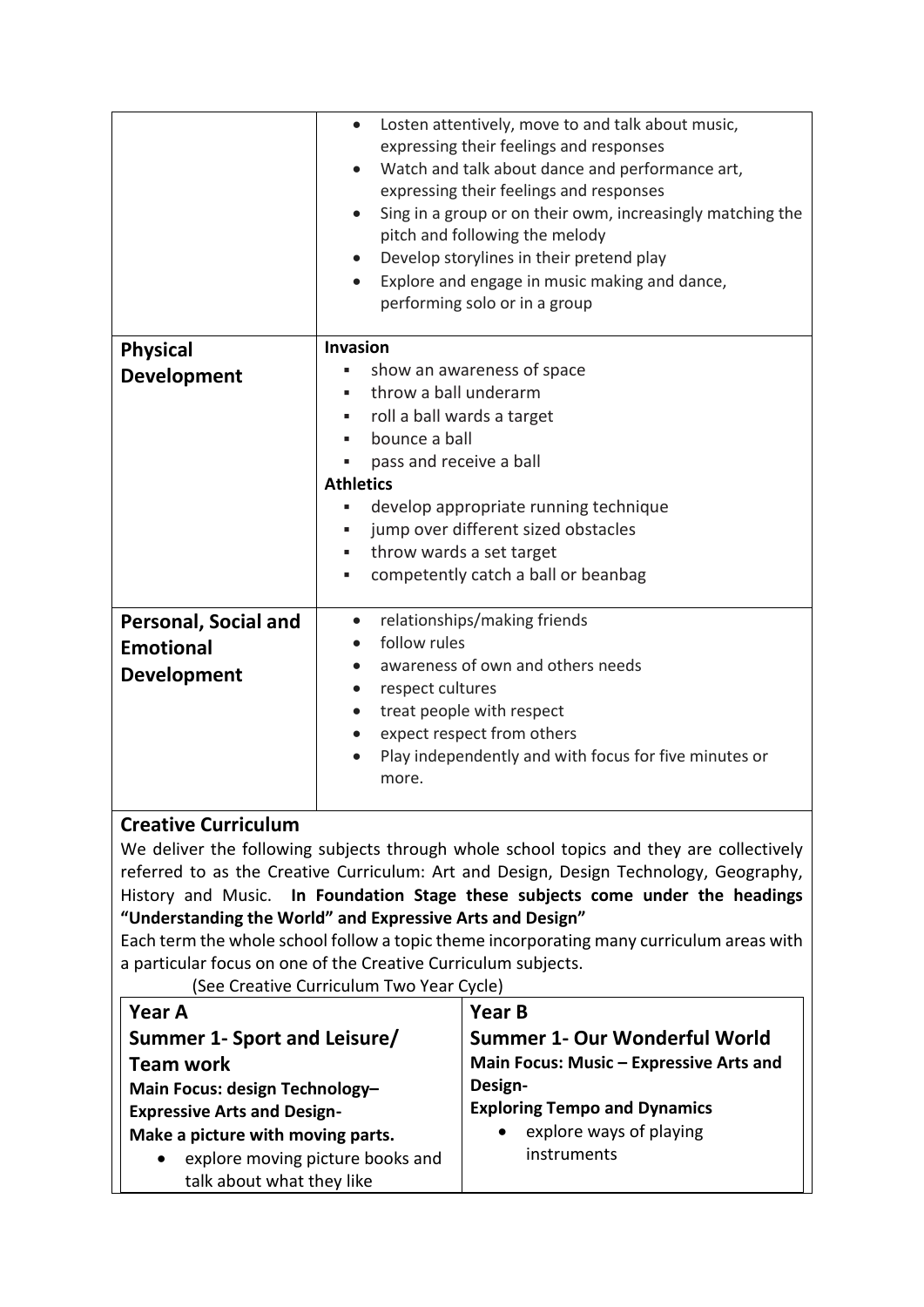| experiment with different ways<br>cutting and sticking<br>use different fixings that allow                                                                                                                                                                                                                                                                      | compose music through a<br>structured story<br>explore tempo- fast and slow                                                                                                                                                                                                                                                                                                                                                                                                                                                                                                                                                                                                        |
|-----------------------------------------------------------------------------------------------------------------------------------------------------------------------------------------------------------------------------------------------------------------------------------------------------------------------------------------------------------------|------------------------------------------------------------------------------------------------------------------------------------------------------------------------------------------------------------------------------------------------------------------------------------------------------------------------------------------------------------------------------------------------------------------------------------------------------------------------------------------------------------------------------------------------------------------------------------------------------------------------------------------------------------------------------------|
| movement<br>assemble a moveable toy<br>use construction equipment to                                                                                                                                                                                                                                                                                            | begin to control the dynamics -<br>loud and quiet<br>sing songs, make music and dance,                                                                                                                                                                                                                                                                                                                                                                                                                                                                                                                                                                                             |
| make moveable and fixed pieces<br>Secondary focus - Understanding the                                                                                                                                                                                                                                                                                           | and experiment with ways of<br>changing them<br>represent their own ideas,                                                                                                                                                                                                                                                                                                                                                                                                                                                                                                                                                                                                         |
| World<br>find out about sport and how we<br>like to spend our time<br>discuss how toys and games have<br>changed over the years<br>make up their own playground<br>٠<br>games using small and large<br>equipment<br>safely use and explore a variety of<br>materials, tools and techniques,<br>experimenting with colour, design,<br>texture, form and function | thoughts and feelings through<br>design and technology, art, music,<br>dance, role play and stories<br>Secondary focus - Understanding the<br>World<br>explore the world through story<br>talk about the features of their<br>own immediate environment and<br>how environments might vary from<br>one another<br>make observations of animals and<br>plants and explain why some<br>things occur, and talk about<br>changes<br>safely use and explore a variety of<br>materials, tools and techniques,<br>experimenting with colour, design,<br>texture, form and function<br>use what they have learnt about<br>media and materials in original<br>ways, thinking about uses and |
|                                                                                                                                                                                                                                                                                                                                                                 | purposes                                                                                                                                                                                                                                                                                                                                                                                                                                                                                                                                                                                                                                                                           |
| Year A                                                                                                                                                                                                                                                                                                                                                          | <b>Year B</b>                                                                                                                                                                                                                                                                                                                                                                                                                                                                                                                                                                                                                                                                      |
| <b>Summer 2- Beside the Seaside</b><br>Main Focus: Music - Expressive Arts and<br>Design-                                                                                                                                                                                                                                                                       | Summer 2 – Food Glorious Food<br>Main focus-DT; cookery, healthy eating,<br>healthy bodies and exercise                                                                                                                                                                                                                                                                                                                                                                                                                                                                                                                                                                            |
| <b>Exploring Tempo and Dynamics</b><br>explore ways of playing<br>instruments<br>compose music through a<br>structured story<br>explore tempo- fast and slow<br>begin to control the dynamics -<br>loud and quiet                                                                                                                                               | combine ingredients to make<br>sandwiches and other simple food<br>explore where our food comes<br>from<br>experiment with growing food and<br>looking after plants<br>explore the idea of keeping healthy<br>by eating and exercising<br>ask why things happen and how<br>things work                                                                                                                                                                                                                                                                                                                                                                                             |